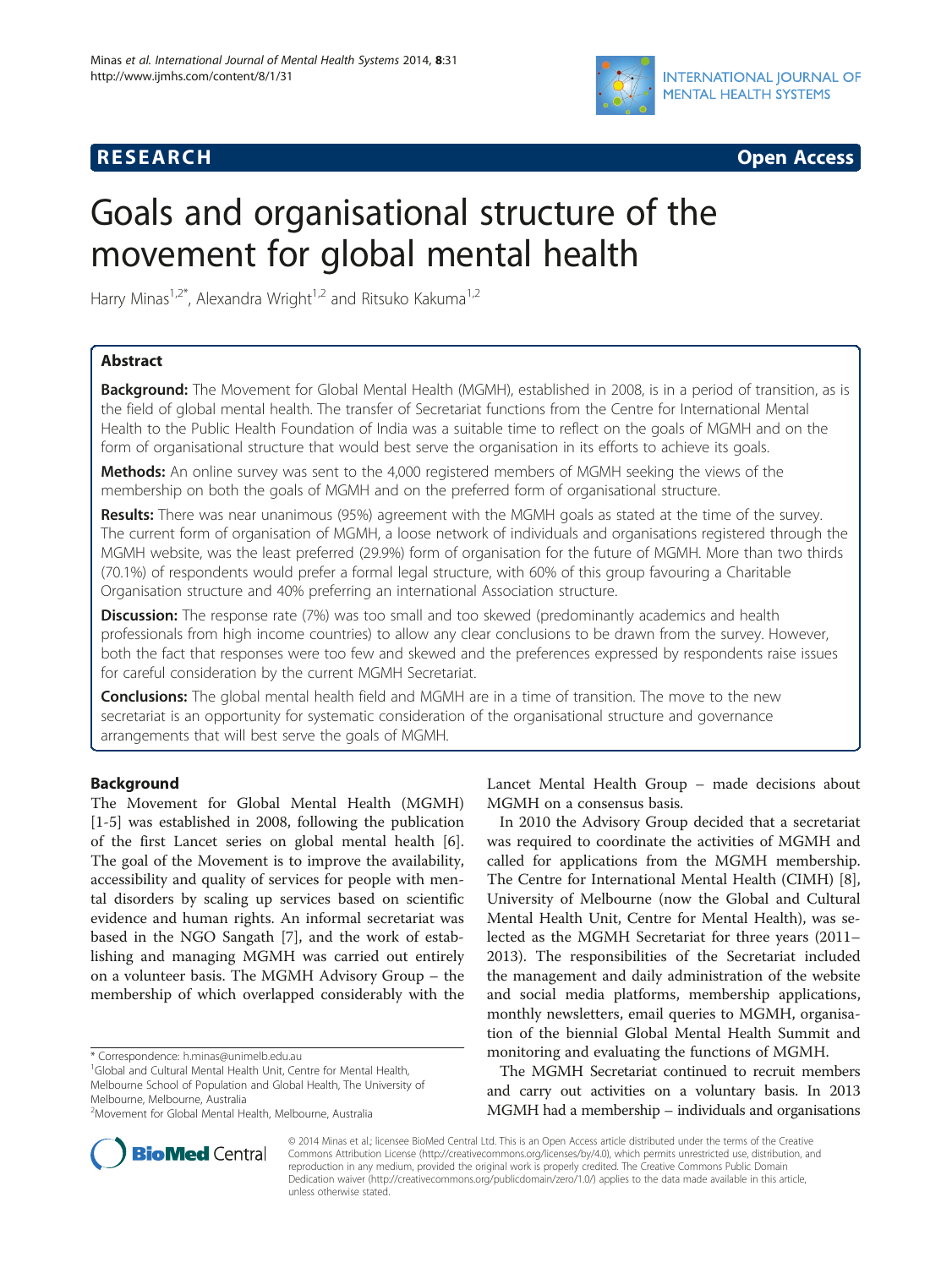registered through the MGMH website - from over 60 countries, composed of 4,000 individuals and more than 100 organisations. Membership remains free and open to all, and includes health professionals, academics, students, government officers, NGOs, disabled people's organisations, and people with mental disorders and their families or carers [\[9\]](#page-7-0).

## MGMH online platforms

MGMH communicates with current and potential members in three main ways, via the MGMH website, monthly newsletters, and social media.

The MGMH website ([http://www.globalmentalhealth.](http://www.globalmentalhealth.org/) [org](http://www.globalmentalhealth.org/)) serves as the hub for communication and information about MGMH activities and news. Managed by the Secretariat, the website permits free membership registration and hosts the network of members and organisations that constitute the Movement. Importantly, the website has been designed to be open-source, which permits content to be created by registered users as well as by the Secretariat. This encourages members to post and discuss global mental health-related news, resources, publications and events.

Monthly MGMH newsletters are created from website content and recent global mental health news. Newsletters feature major announcements and events, job opportunities, recent publications, training opportunities, and media items related to global mental health.

MGMH maintains a Twitter account (@MGMental-Health). With over 1,000 followers MGMH is able to quickly and regularly communicate with those interested in the Movement. These communications include announcements of relevant media items, newsletter releases, and new publications.

#### The global mental health summit

MGMH holds a biennial Summit to bring together policymakers, academics, health professionals, consumers, carers, service providers, civil society organisations and disabled peoples' organisations, particularly from low- and middleincome countries. These Summits provide opportunities to share experiences and expertise amongst the participants, promote MGMH and its objectives, foster new international linkages and collaborations, and to examine challenges and progress in global mental health development. The Summits have consistently included presentations and participation from representatives from a range of different countries and stakeholder groups (e.g., consumers, funders, policymakers).

The first Global Mental Health Summit was held in Athens in 2009, the second in Cape Town in 2011. The Cape Town Summit also saw the launch of the second Lancet series on Global Mental Health [[10\]](#page-7-0).

The third and most recent Global Mental Health Summit was held in Bangkok, Thailand in late August 2013. Held in association with the World Congress of Asian Psychiatry (WCAP), this Summit provided the opportunity for MGMH and participants to raise the visibility of important work in Asia to the global community and of the work of MGMH to the WCAP community. Session topics included the post-MDG development agenda, intersectoral partnerships, human rights, and the future organisation of MGMH. The session on the future of MGMH was informed by the results of the survey reported here. During the 3rd Global Mental Health Summit Twitter was used to disseminate key points from Summit presentations to those who could not attend. Videos of the Summit presentations were also made available after the Summit [\[11](#page-7-0)].

# MGMH position statement on mental health in the post-2015 development agenda: Mental health is essential to achieve sustainable development

The upcoming deadline of the Millennium Development Goals has catalysed a global discussion about the post-2015 development agenda. A session at the 3rd Global Mental Health Summit provided the platform to discuss the importance of a unified message by the global mental health community on this issue and highlighted the importance of advocating for the inclusion of mental health in future development programs. Discussion of a draft MGMH position statement on the post-2015 development agenda [\[12](#page-7-0)] was one of the key sessions in the Bangkok Summit.

#### The future of MGMH

MGMH is an unfunded initiative with no formalised organisational status. It continues to rely completely on the commitment of its members to volunteer their time and resources to implement its activities, such as participating in the Summit Planning Working Group, developing the monthly MGMH newsletter, and submitting grant proposals to provide funding for members from low- and middle-income countries to attend the Global Mental Health Summits [\[9](#page-7-0)].

The term of the first Secretariat came to an end in December 2013 and, after a public call for expressions of interest in hosting the second Secretariat, the Secretariat functions were handed over in February 2014 to the Public Health Foundation of India. In preparation for this transition the Secretariat designed and conducted a survey of MGMH members in July 2013 with the aim of generating information that would serve to guide the new Secretariat in making decisions about the organisational structure that will most effectively support the effective pursuit of the goals of MGMH.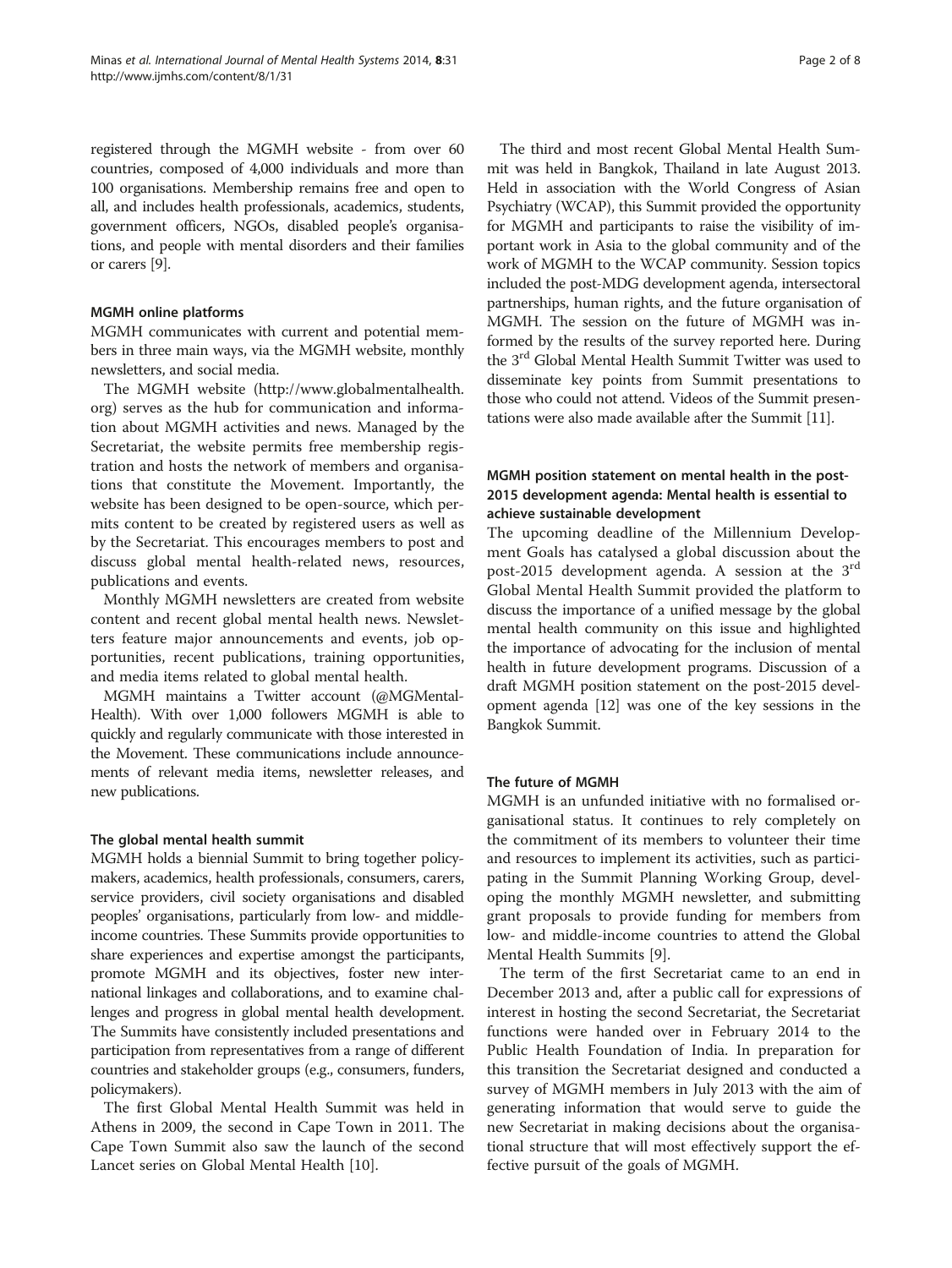# **Methods**

The 4,000 MGMH members were invited to participate in an online survey that was delivered through SurveyMonkey [\[13](#page-7-0)] in July 2013. Respondents were asked to provide demographic and professional background information, including their primary affiliation or self-identification (service user, carer, civil society organization, non-government organization, health professional, service provider, government officer, academic, student or other).

Respondents were then asked whether they agreed ("yes" or "no" response) with the core goals of MGMH, stated as follows: "The Movement for Global Mental Health aims to improve the availability, accessibility and quality of services for people with mental disorders worldwide – especially in low- and middle-income countries – by scaling up services based on scientific evidence and human rights." [\[5](#page-7-0)].

To determine opinions and preferences concerning the organisational structure of MGMH respondents were presented with three organisational options:

- 1) No change: MGMH continues as it has been in a loose structure that centers around a public website.
- 2) Establish MGMH as an Association: MGMH is established as a legally constituted international association.
- 3) Establish MGMH as a Charitable Organisation: MGMH is established as a legally constituted charitable organisation, registered as having a charitable purpose.

Each of the three options was followed by further information about its anticipated benefits and challenges, and steps that would be required to transform the MGMH structure (see Table [1](#page-3-0)), to ensure appropriate understanding of the different options and the implications of selecting each. Respondents were then asked 1) whether each option is "suited to the objectives of MGMH" (yes/no response) and 2) to rank the three options in order of preference (from 1–3) for the future organisational structure of MGMH.

Descriptive analyses were carried out for demographic data, level of agreement with the aims of MGMH, opinions on the suitability of three options for MGMH organisational structure, and ranking of the three options. Means and standard deviations were calculated for continuous variables and counts and percentages for categorical variables. Significance of differences across primary affiliation groups and across country World Bank categories was tested by one-way ANOVA for continuous variables and chi-square test for categorical variables.

# Results

# Respondents

From the 4,000 emails sent 279 responses were received, a response rate of 7.0%. Of the 279 respondents 40 respondents either did not give consent to publication or did not answer all survey questions, and were excluded from further analysis, leaving 239 responses with complete data.

Respondents were from 61 countries, 29.0% of the world's 210 countries - from 19 World Bank Category A (WB-A: high-income) countries, nine Category B (WB-B: upper-middle-income) countries, 17 Category C (WB-C: lower-middle-income) countries and 15 Category D (WB-D: low-income) countries. The geographic spread and number of respondents from each country are shown in Figure [1.](#page-4-0) The majority of respondents came from Category A (54.8%) and D (29.3%) countries, with very small numbers from Category B (8.8%) and C (7.1%) countries. There were 10 or more respondents from only four countries – USA ( $n = 59$ ), India ( $n = 24$ ) UK ( $n = 22$ ) and Australia ( $n = 21$ ).

There was approximately equal representation of males (51.4%) and females (48.6%) (Table [2\)](#page-5-0). However, there was a significant  $(p < 0.01)$  difference in gender composition of respondents between World Bank Category A & B countries and World Bank Category C & D countries. The majority (58.2%) of WB-A & WB-B country respondents were female while the majority (68.1%) of WB-C & WB-D country respondents were male.

The mean age of the total sample was 44.8 years, with the youngest respondent aged 22 years and the oldest aged 83 years (20–29 years, 10%; 30–39 years, 32%; 40– 49 years, 23%; 50–59, 20%; 60+ years, 15%). The largest sub-group (32%) was the 30–39 year age group. There was no significant difference in mean age across the primary affiliation groups or across the World Bank category groups.

The largest primary affiliation groups were academics  $(n = 84)$  and health professionals  $(n = 55)$ . Service users, carers, NGOs and civil society organisations, service providers, government officers, students and others were all represented but the numbers were small. The primary affiliation categories were aggregated into the following composite affiliation groups for analysis: Service User or Carer (n = 11); Community organisations (n = 42); Service Provider ( $n = 76$ ); Academic ( $n = 84$ ); Student/Other (n = 26) (Table [2](#page-5-0)).

## MGMH goals

95% of respondents agreed with the stated goals of MGMH, that "The Movement aims to improve the availability, accessibility and quality of services for people with mental disorders worldwide – especially in low and middle-income countries – by scaling up services based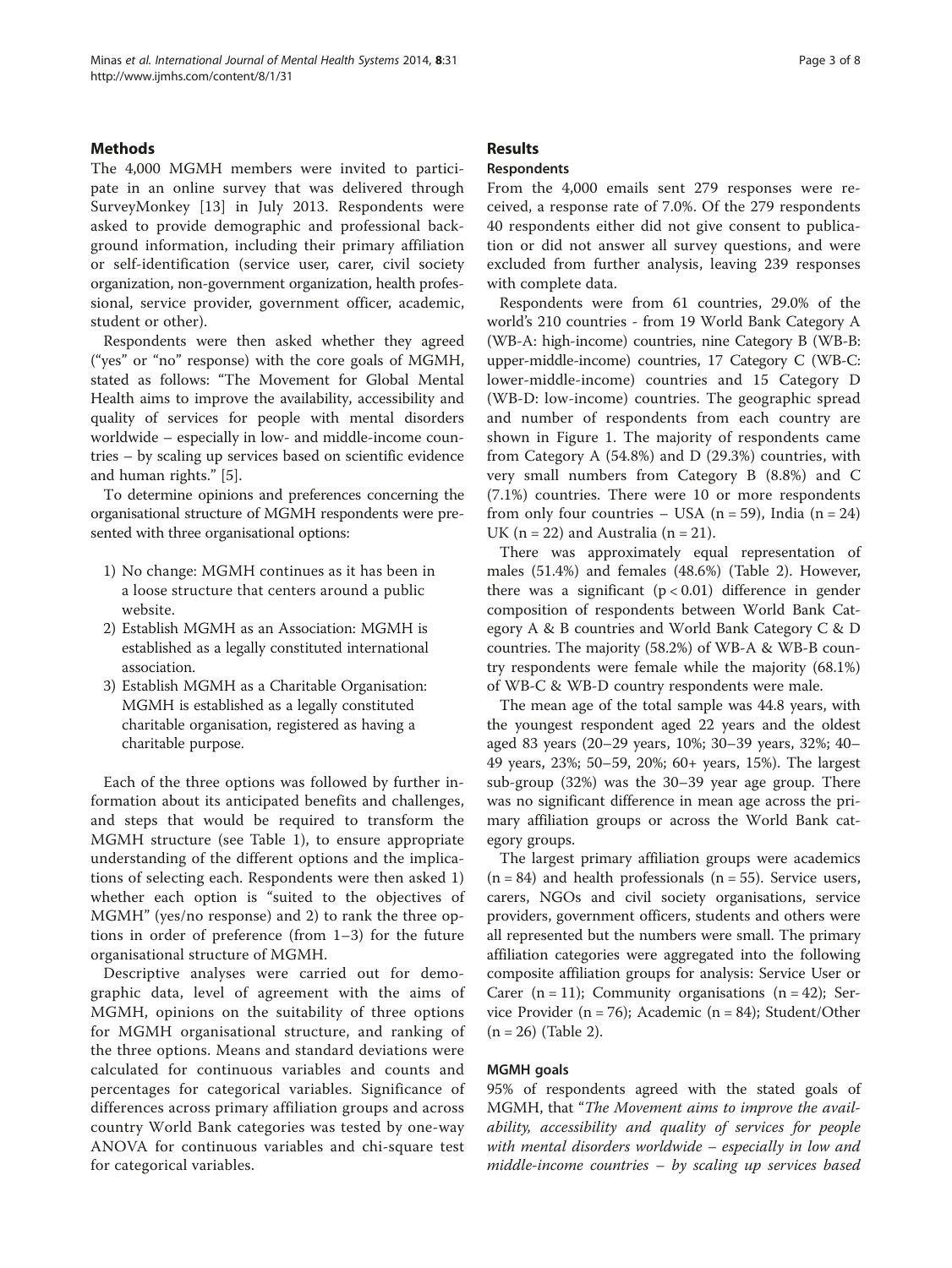<span id="page-3-0"></span>

|  |  |  |  | Table 1 Three options for the organisational structure of the movement for global mental health |  |
|--|--|--|--|-------------------------------------------------------------------------------------------------|--|
|--|--|--|--|-------------------------------------------------------------------------------------------------|--|

|                                                                                                                                      | <b>Anticipated benefits</b>                                                                         | <b>Anticipated challenges:</b>                                                                                                            | Steps required:                                                                                                      |  |
|--------------------------------------------------------------------------------------------------------------------------------------|-----------------------------------------------------------------------------------------------------|-------------------------------------------------------------------------------------------------------------------------------------------|----------------------------------------------------------------------------------------------------------------------|--|
| <b>OPTION 1: No Change</b>                                                                                                           |                                                                                                     |                                                                                                                                           |                                                                                                                      |  |
| Description: MGMH continues as it<br>has been in a loose structure that<br>primarily centers around a public                         |                                                                                                     | • Little change is required • MGMH cannot collect any funding<br>for its activities                                                       | • Develop Terms of Reference outlining<br>roles and responsibilities of the MGMH<br>Secretariat and Advisory Group   |  |
| website.                                                                                                                             |                                                                                                     | • The momentum of MGMH remains<br>low                                                                                                     | • Develop process for selecting the next<br>Secretariat, and make decision                                           |  |
|                                                                                                                                      |                                                                                                     | • Understanding of the purpose and<br>activities of MGMH remains limited                                                                  | • Get consensus regarding the existence of<br>an Advisory Group: If existence is                                     |  |
|                                                                                                                                      |                                                                                                     | • Formal partnerships, endorsements,<br>etc. with MGMH are not possible                                                                   | supported, attain consensus regarding<br>size, structure and responsibilities of the<br><b>Advisory Group</b>        |  |
| OPTION 2: Establish MGMH as an<br><b>Association</b>                                                                                 |                                                                                                     |                                                                                                                                           |                                                                                                                      |  |
| Description: MGMH is established<br>as an independent international<br>association                                                   | • MGMH would have full<br>autonomy                                                                  | would require significant human<br>resources and funding, and is a<br>lengthy process                                                     | • Establishing MGMH as an association • Choose an appropriate country in which<br>to establish the association       |  |
| Example: World Psychiatric<br>Association http://www.wpanet.org                                                                      | • MGMH could collect<br>membership fees and<br>other funds                                          | • MGMH is no longer a 'social<br>movement' or a grass-roots initiative                                                                    | • Secure funding to register MGMH as an<br>association                                                               |  |
|                                                                                                                                      | · Greater accountability<br>for MGMH activities,<br>hence greater<br>transparency to its<br>members |                                                                                                                                           | • Development of an MGMH constitution<br>which outlines its rules for operation,<br>governance and formal membership |  |
|                                                                                                                                      |                                                                                                     |                                                                                                                                           | • Register as an association in a chosen<br>country                                                                  |  |
|                                                                                                                                      |                                                                                                     |                                                                                                                                           | • Develop a process for collecting<br>membership fees, and procedures for<br>when these fees can be waived           |  |
|                                                                                                                                      |                                                                                                     |                                                                                                                                           | • Develop rules of membership                                                                                        |  |
|                                                                                                                                      |                                                                                                     |                                                                                                                                           | · Get consensus regarding size, structure<br>and responsibilities of the Advisory Group                              |  |
|                                                                                                                                      |                                                                                                     |                                                                                                                                           | • Develop process for selecting the next<br>Secretariat, and make decision                                           |  |
| OPTION 3: Establish MGMH as a<br><b>Charitable Organisation</b>                                                                      |                                                                                                     |                                                                                                                                           |                                                                                                                      |  |
| Description: MGMH is established<br>as a charitable organisation, which<br>therefore is registered as having a<br>charitable purpose | • MGMH can collect<br>donations and other<br>funds for future<br>activities                         | • Establishing MGMH as a charitable<br>organisation would require<br>significant human resources and<br>funding, and is a lengthy process | • Choose an appropriate country in which<br>to establish the association                                             |  |
| Example: Canadian Coalition for<br>Global Health Research (CCGHR)                                                                    | · Greater accountability<br>for MGM activities,<br>hence greater<br>transparency to its<br>members  | • MGMH is no longer a 'social<br>movement' or a grassroots initiative                                                                     | • Secure funding to register MGMH as an<br>association                                                               |  |
| http://www.ccghr.ca                                                                                                                  |                                                                                                     |                                                                                                                                           | • Development of an MGMH constitution<br>which outlines its rules for operation,<br>governance and formal membership |  |
|                                                                                                                                      |                                                                                                     |                                                                                                                                           | • Register as an association in a chosen<br>country                                                                  |  |
|                                                                                                                                      |                                                                                                     |                                                                                                                                           | • Develop a process for collecting<br>membership fees, and procedures for<br>when these fees can be waived           |  |
|                                                                                                                                      |                                                                                                     |                                                                                                                                           | • Develop rules of membership                                                                                        |  |
|                                                                                                                                      |                                                                                                     |                                                                                                                                           | · Get consensus regarding size, structure<br>and responsibilities of the Advisory Group                              |  |

• Develop process for selecting the next Secretariat, and make decision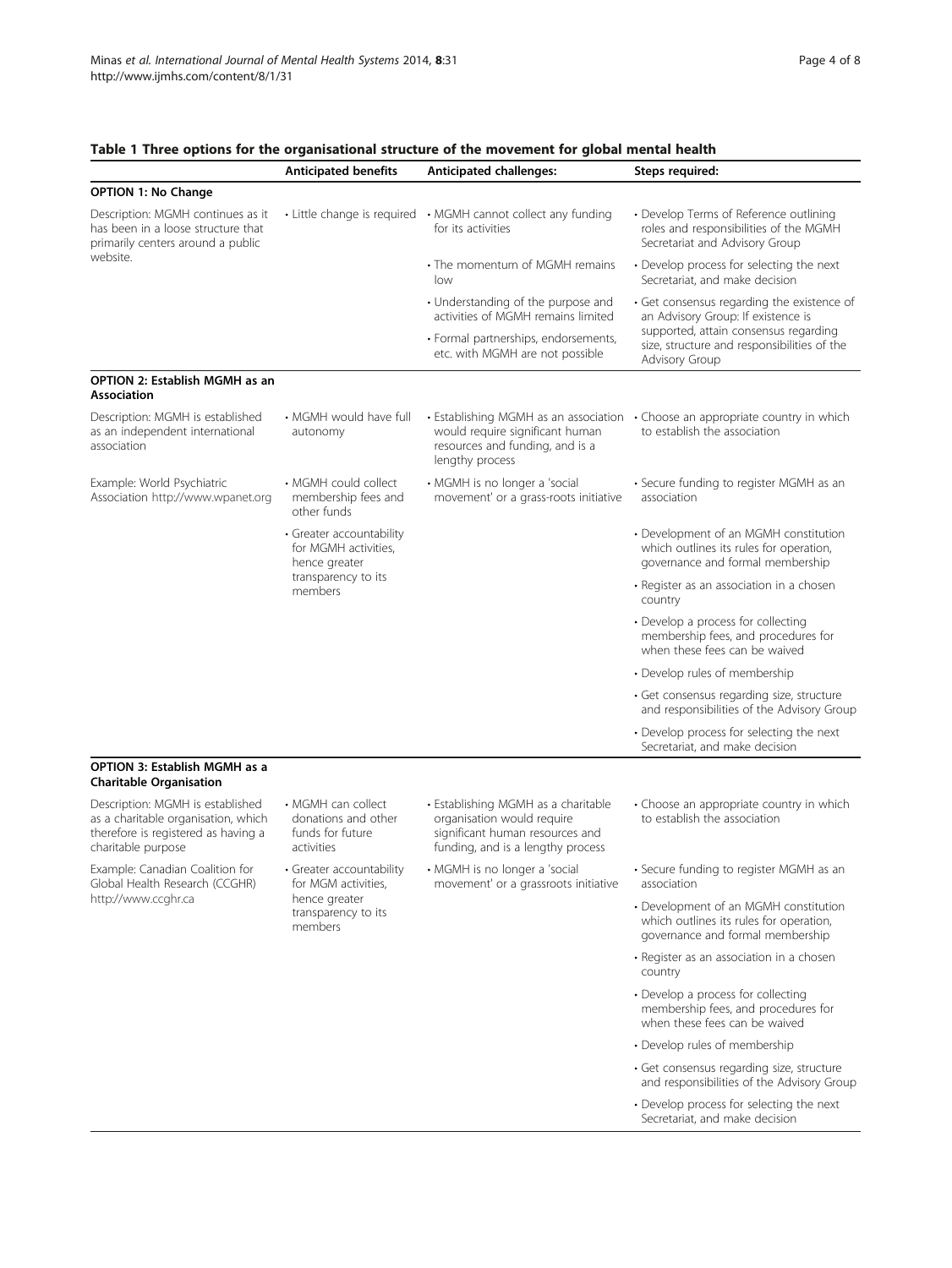<span id="page-4-0"></span>

in scientific evidence and human rights." [\[5](#page-7-0)] (Table [2](#page-5-0)) There was no significant difference across primary affiliation groups or across World Bank country category groups in the proportion of respondents who agreed with MGMH goals.

# Suitability of organisational options for the goals of MGMH

More than half of the respondents regarded each of the three options as being a suitable form of organisational structure for the pursuit of MGMH goals (Figure [2](#page-6-0)). The smallest proportion (52%) regarded "No Change" as suitable, the largest proportion (65.2%) regarded "Charitable Organisation" as suitable, with "Association" in between (62.9%). Although there was no significant difference across Affiliation or World Bank groups "No Change" was consistently regarded across all World Bank country categories (Figure [2,](#page-6-0) Panel A) and Primary Affiliation groups (Figure [2](#page-6-0), Panel B) as the least suitable organisational option.

# Ranking of organisational options

When ranking the three organizational options in their order of preference, the same number of respondents (66, 29.9%) selected No Change and Association as their first preferred option for the future organizational structure of MGMH, while 89 (42.2%) selected Charitable Organisation as their first preferred option (Table [2\)](#page-5-0). Less than a third of respondents preferred that the future organizational structure of MGMH should remain unchanged – a loose grouping of interested individuals and institutions around a public website. More than two

thirds (70.1%) preferred that a formal legal organisational structure be developed, with 60% of this group preferring a Charitable Organisation and 40% preferring an Association. There were no statistically significant differences in the rankings across the World Bank country categories and primary affiliation groups (Figure [3](#page-6-0), Panel A and B).

# **Discussion**

The number of responses to this survey was small, 7% of individuals registered through the MGMH website. Further, the composition of the sample is skewed. Most respondents were professional service providers or academics from high-income countries. It was not possible to determine how representative of the membership the sample was – in terms of country and primary affiliation - because the relevant information is not collected on registration.

The results of the survey must therefore be treated as a preliminary indication of the views of the MGMH membership. Any conclusions drawn must be provisional, and await clarification from a substantially larger and more representative sample of the MGMH membership. However, the provisional findings raise important questions for the future operation of MGMH. Further investigation of the issues raised should be a high priority for the new Secretariat. There is clearly a need to fully engage service users and carers and MGMH members from low- and middle-income countries in the activities and decisionmaking processes of the organisation. This will require the new Secretariat to develop strategies for more effective engagement of the whole of the membership and to develop more transparent mechanisms for decision-making. It will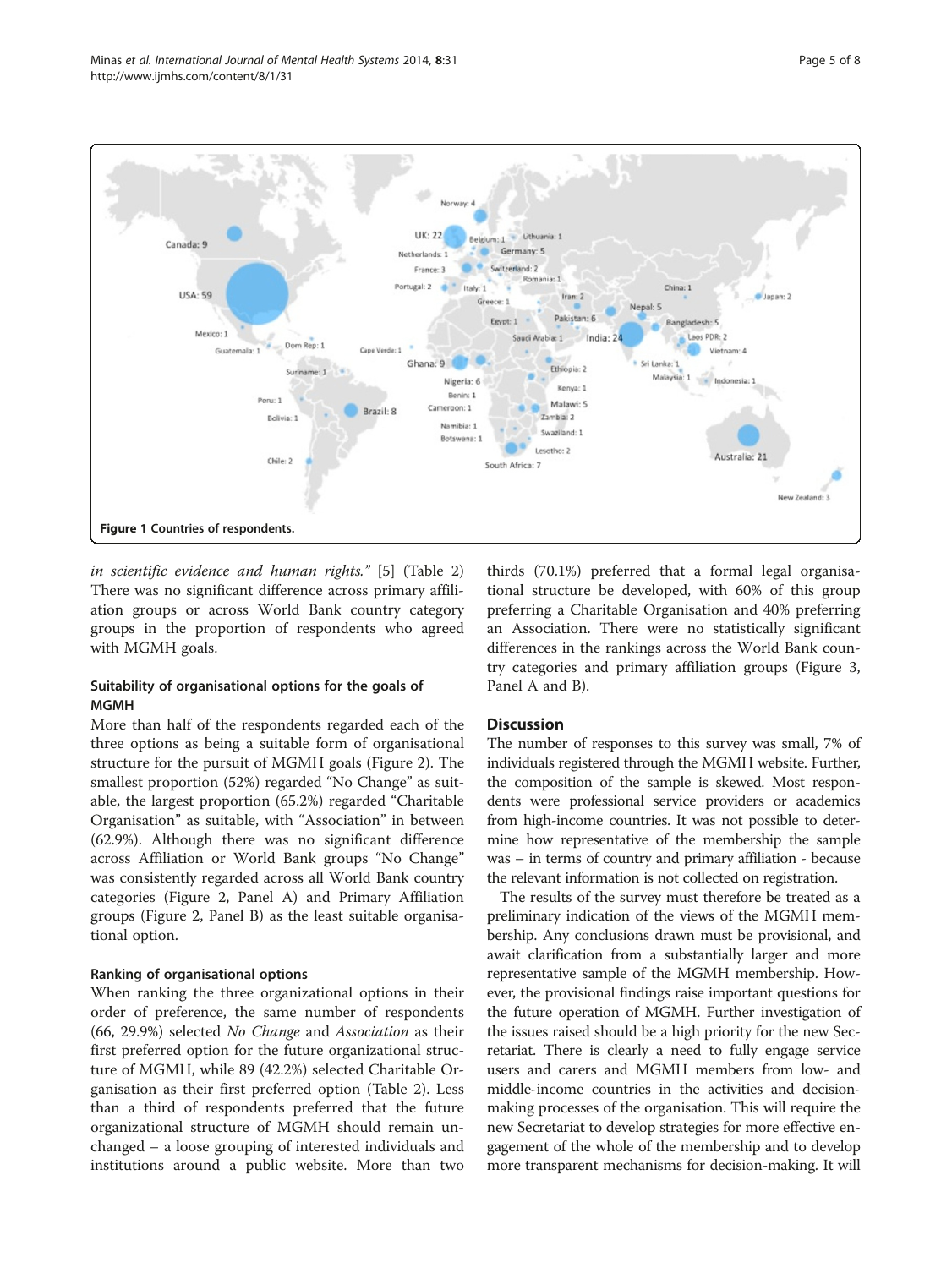#### <span id="page-5-0"></span>Table 2 MGMH survey data - descriptive data

|                                                                     | <b>Total</b><br>sample |
|---------------------------------------------------------------------|------------------------|
| Demographics                                                        |                        |
| Age (mean, SD)                                                      | 44.78 (12.596)         |
| Gender (N,%)                                                        |                        |
| Female                                                              | 115(48.1)              |
| Male                                                                | 124 (51.9)             |
| Total                                                               | 239 (100.0)            |
| World Bank Category (N,%)                                           |                        |
| 1                                                                   | 131 (54.8)             |
| 2                                                                   | 21 (8.8)               |
| 3                                                                   | 17(7.1)                |
| $\overline{4}$                                                      | 70 (29.3)              |
| Total                                                               | 239 (100.0)            |
| Primary Role or Affiliation (N,%)                                   |                        |
| Service User or Carer                                               | 11(4.6)                |
| Community Organisation                                              | 42 (17.6)              |
| Service Provider                                                    | 76 (31.8)              |
| Academic                                                            | 84 (35.1)              |
| Student or Other                                                    | 26 (10.9)              |
| Total                                                               | 239 (100.0)            |
| Agreement with MGMH Goals (N,%)                                     |                        |
| Yes                                                                 | 227 (95.0)             |
| <b>No</b>                                                           | 12 (5.0)               |
| Total                                                               | 239 (100.0)            |
| Suitability of MGMH organizational options (N,%)                    |                        |
| No Change                                                           |                        |
| Yes                                                                 | 115 (52.0)             |
| No                                                                  | 106 (48.0)             |
| Total                                                               | 221 (100.0)            |
| Association                                                         |                        |
| Yes                                                                 | 139 (62.9)             |
| No.                                                                 | 82 (37.1)              |
| Total                                                               | 221 (100.0)            |
| Charitable Organisation                                             |                        |
| Yes                                                                 | 144 (65.2)             |
| <b>No</b>                                                           | 77 (34.8)              |
| Total                                                               | 221 (100.0)            |
| Choice of each organisational option as the most<br>preferred (N,%) |                        |
| No Change                                                           | 66 (29.9%)             |
| Association                                                         | 66 (29.9%)             |

Charitable Organisation 89 (42.2%)

also require more complete information about MGMH members to be collected, including information on primary affiliation and country. This will make it possible to track levels of involvement by MGMH members from low- and middle-income countries and members who are service users or carers.

The goals of MGMH have very strong support among the respondents to this survey. However, these goals are broad and there is a need to translate them into specific objectives that are achievable in widely varying political, economic and socio-cultural contexts, with definable indicators of success and clear timelines. There is also a need to focus on objectives that are considered by the organisation as having the highest priority. There are several statements that can be used by MGMH in order to establish priorities. The clearest of these, in terms of relevance for MGMH, is the organisation's own position statement on mental health in the post-2015 development era [[12](#page-7-0)]. In the area of mental system development the WHO Action Plan [[14\]](#page-7-0) has been adopted by the World Health Assembly as a guide to countries on areas of priority development. In the area of research the grand challenges in global mental health [[15](#page-7-0)] is an excellent starting point. However, not everything that needs to be done in pursuit of the broad goals of MGMH can be done by MGMH. This is particularly so if MGMH remains a loose informal organisation without the capacity to generate and manage funds or the capacity to employ staff.

While more than half of the respondents considered each of the three organisational options to be suitable organisational arrangements to pursue the goals of MGMH, No Change was the least preferred option for the future organisational structure of MGMH. There was a clear preference for a formal organisational structure, with Charitable Organisation preferred over Association. If this is the course that is taken it would result in a change in the character of MGMH, which was initially conceived, and has promoted itself, as a social movement [\[16](#page-7-0)-[18](#page-7-0)].

Governance arrangements in the current MGMH structure need to be clarified and to be more transparent. Although there is an Advisory Group there is no clarity about who has authority to make decisions on behalf of MGMH. The membership of the Advisory Group has remained virtually unchanged since the establishment of MGMH in 2008. As already mentioned above, the members of the Advisory Group are predominantly the members of the Lancet Global Mental Health Group that produced the first Lancet series in 2007, with a number of additional members joining the group subsequently. Not surprisingly, there is an over-representation in this group of mental health professionals and academics. There is no formal mechanism for appointing or electing members to the MGMH Advisory Group.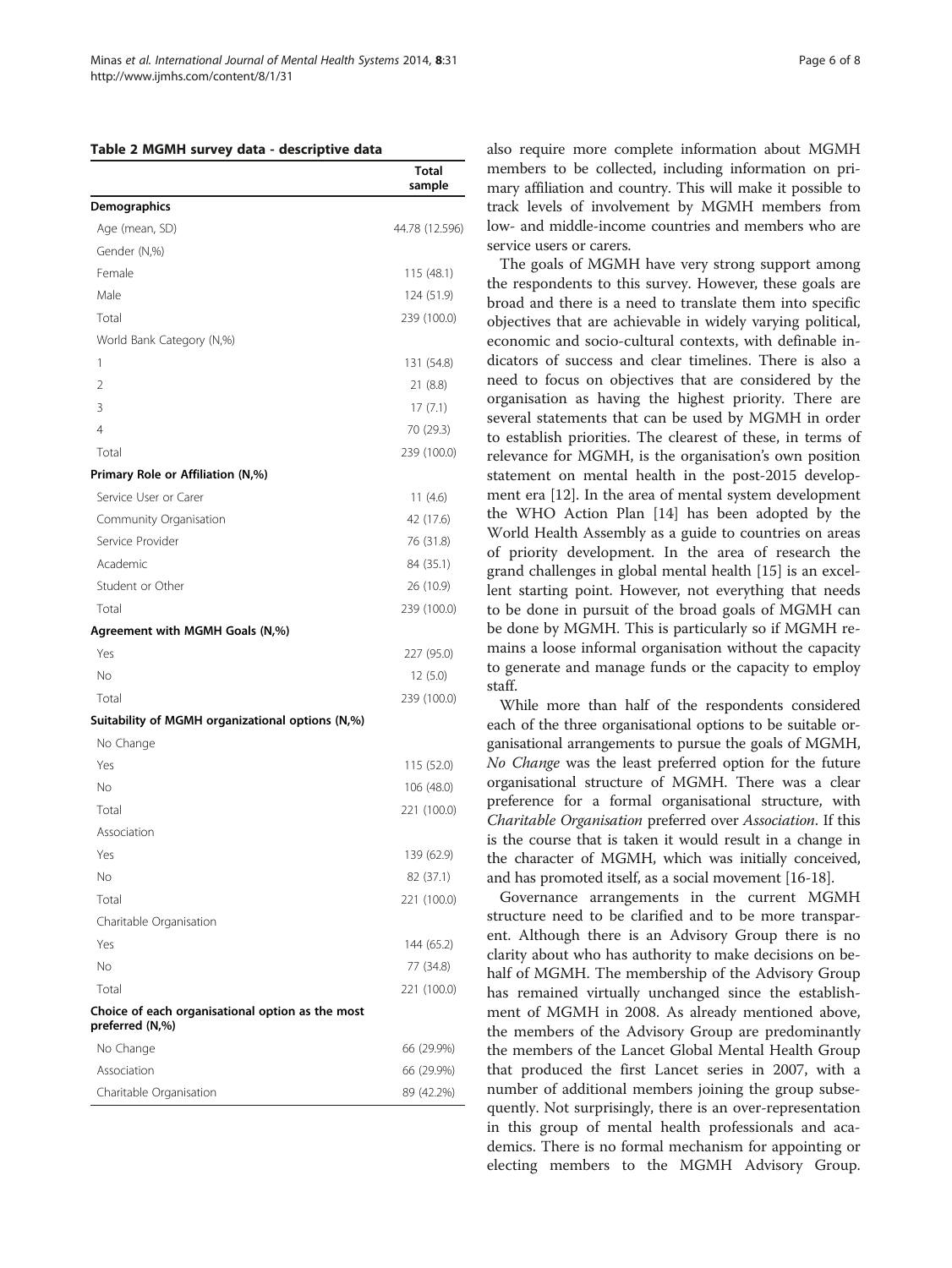Moving to a charitable organisation or association structure would require the details of the governance arrangements to be decided and for these arrangements to be fully transparent.

The contributions that MGMH can make in the context of the post-2015 development framework are numerous and exciting. Many of these opportunities, however, remain out of reach while MGMH remains in its current form, which is primarily as an unfunded, international network based around an openly-accessible website. The contributions of individuals and institutions affiliated with MGMH should not be conflated with the contributions that MGMH makes as an organisation.

Given that all of the Secretariat work is carried out on a volunteer basis, and the absence of a legal structure that would enable MGMH to receive financial support, employ staff, or establish formal partnerships, the resources needed to act on the above opportunities are lacking.

This lack of resources is not unique to MGMH, and remains a major barrier to scaling up mental health services in countries at all income levels [[3\]](#page-7-0). If MGMH is to help rectify this situation, it will first need to decide how to organise its own resources, whether financial or otherwise, and whether this will require a change to its organisation in the future.

<span id="page-6-0"></span>





Figure 3 Percentage of respondents choosing each of the three organisational options as their first preference by Primary Affiliation (Panel A) and percentage of respondents choosing No Change and formal legal structure (Association or Charitable Organisation) as their first preference by Affiliation (Panel B).